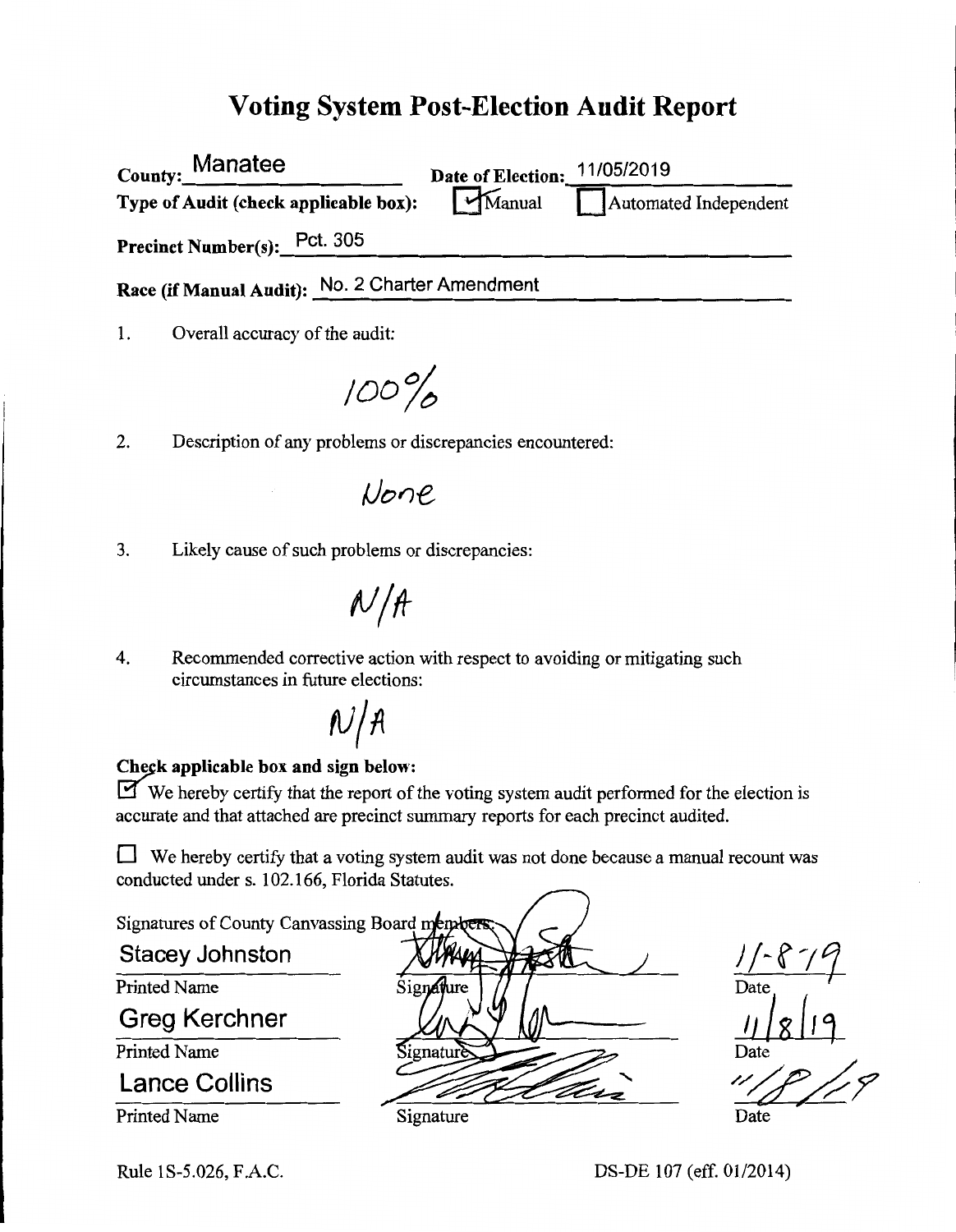# **Precinct Summary for Manual Audit**

Race Audited: No. 2 Charter Amendment

Precinct Number: Pct. 305

| Candidate Name or Issue Choice | Voting System<br>Total | Manual Public<br><b>Tally Total</b> | Difference $(+ or -)$    |
|--------------------------------|------------------------|-------------------------------------|--------------------------|
| Yes                            | 709                    | 709                                 | $\boldsymbol{\varTheta}$ |
|                                |                        |                                     |                          |
| No                             | 153                    | 153                                 | Ð                        |
|                                |                        |                                     |                          |
|                                |                        |                                     |                          |
|                                |                        |                                     |                          |
|                                |                        |                                     |                          |
|                                |                        |                                     |                          |
|                                |                        |                                     |                          |
|                                |                        |                                     |                          |
|                                |                        |                                     |                          |
|                                |                        |                                     |                          |
|                                |                        |                                     |                          |
|                                |                        |                                     |                          |
|                                |                        |                                     |                          |
|                                |                        |                                     |                          |
|                                |                        |                                     |                          |
|                                |                        |                                     |                          |
|                                |                        |                                     |                          |
|                                |                        |                                     |                          |
|                                |                        |                                     |                          |

| Number of ballots overvoted:   |  |
|--------------------------------|--|
| Number of ballots undervoted:  |  |
| Number of indeterminate votes: |  |
|                                |  |

(Attach a separate Precinct Summary for each precinct audited.)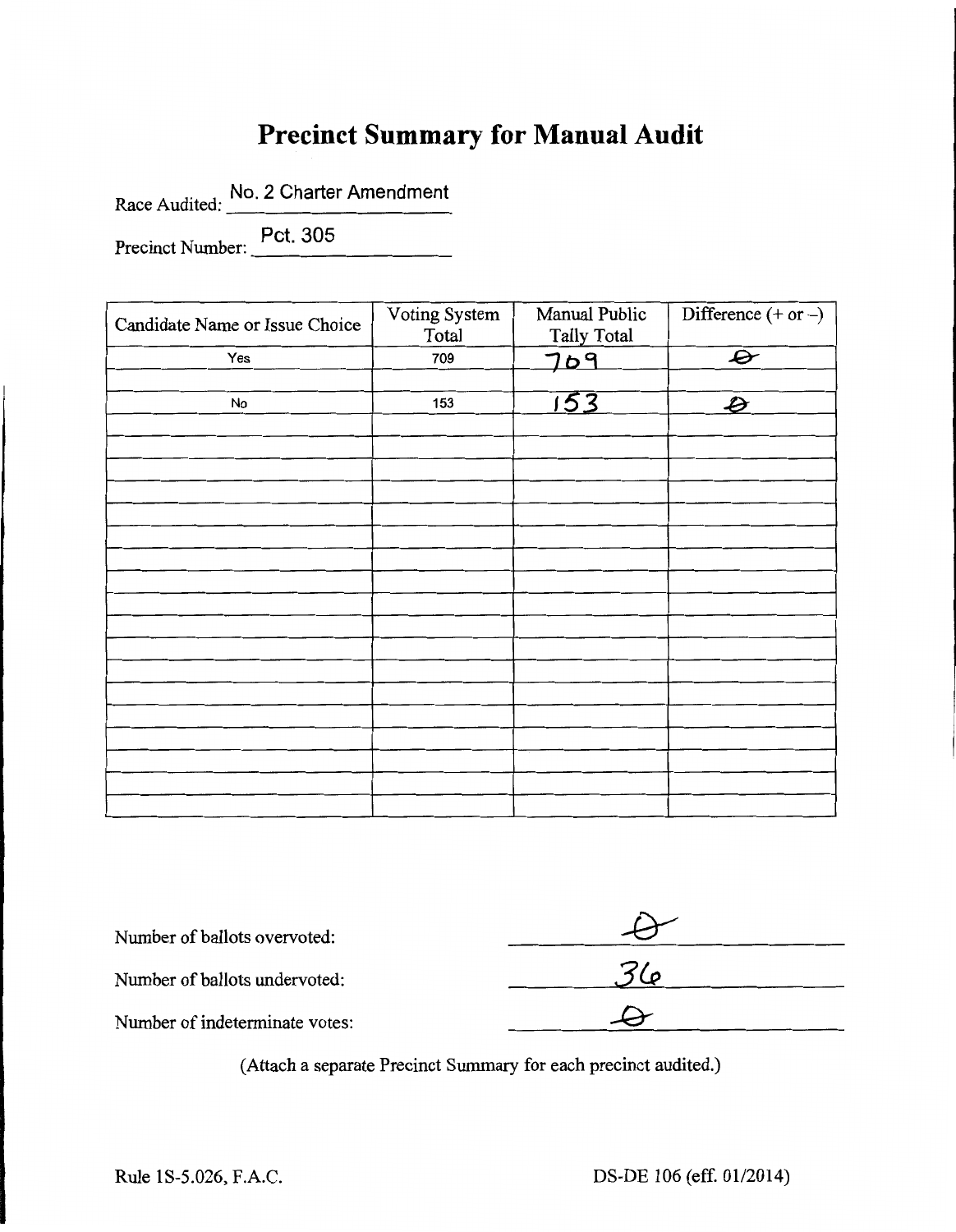### **Manual Audit Team Worksheet** for Marksense Ballots **Manatee** County: Date of Election: 11/05/2019  $\mathbf{V}^*$  Check box if provisional ballots are included in Early Voting and Election Day ballots, instead of being reported separately. Precinct Number: Pct. 305 Race: No. 2 Charter Amendment Check box if race permitted more than 1 vote.) Indicate here the "Vote for no more than" number: **Manual Audit Tally** n med en merskapet og et et statsformaler i skapet<br>Skapet og et et et et et statsformaler <u>edat ila 194 Sam</u>bi <u> Alban W</u>

| <b>Candidate or Issue</b>                         | <b>Early Voting (EV)</b> | <b>Election Day (ED)</b> | Absentee (AB)   | <b>Provisional</b> $(PV)^*$ | <b>Totals</b> |
|---------------------------------------------------|--------------------------|--------------------------|-----------------|-----------------------------|---------------|
| Yes                                               |                          | 391                      | 3               |                             | 70.           |
|                                                   |                          |                          |                 |                             |               |
| No                                                |                          | رس                       | 17 <sub>D</sub> |                             | ♪             |
|                                                   |                          |                          |                 |                             |               |
|                                                   |                          |                          |                 |                             |               |
|                                                   |                          |                          |                 |                             |               |
|                                                   |                          |                          |                 |                             |               |
| <b>Write-in Candidates</b>                        |                          |                          |                 |                             |               |
| Overvotes                                         |                          | $\mathscr{D}$            | P,              |                             |               |
| <b>Undervotes</b><br>( <i>i.e.</i> , blank votes) |                          | 23                       | 3               |                             | 36            |
| <b>Indeterminate Votes</b>                        |                          | $\mathscr{A}$            |                 |                             | Ĥ             |

#### **Audit Team Members:**

<u>Vanico</u>  $011<sub>0</sub>$ Printed Name  $40$ わい

Printed Name Rule 1S-5.026, F.A.C.

ima Tour ignature

Date

Date DS-DE 105B (eff. 01/2014)

Signature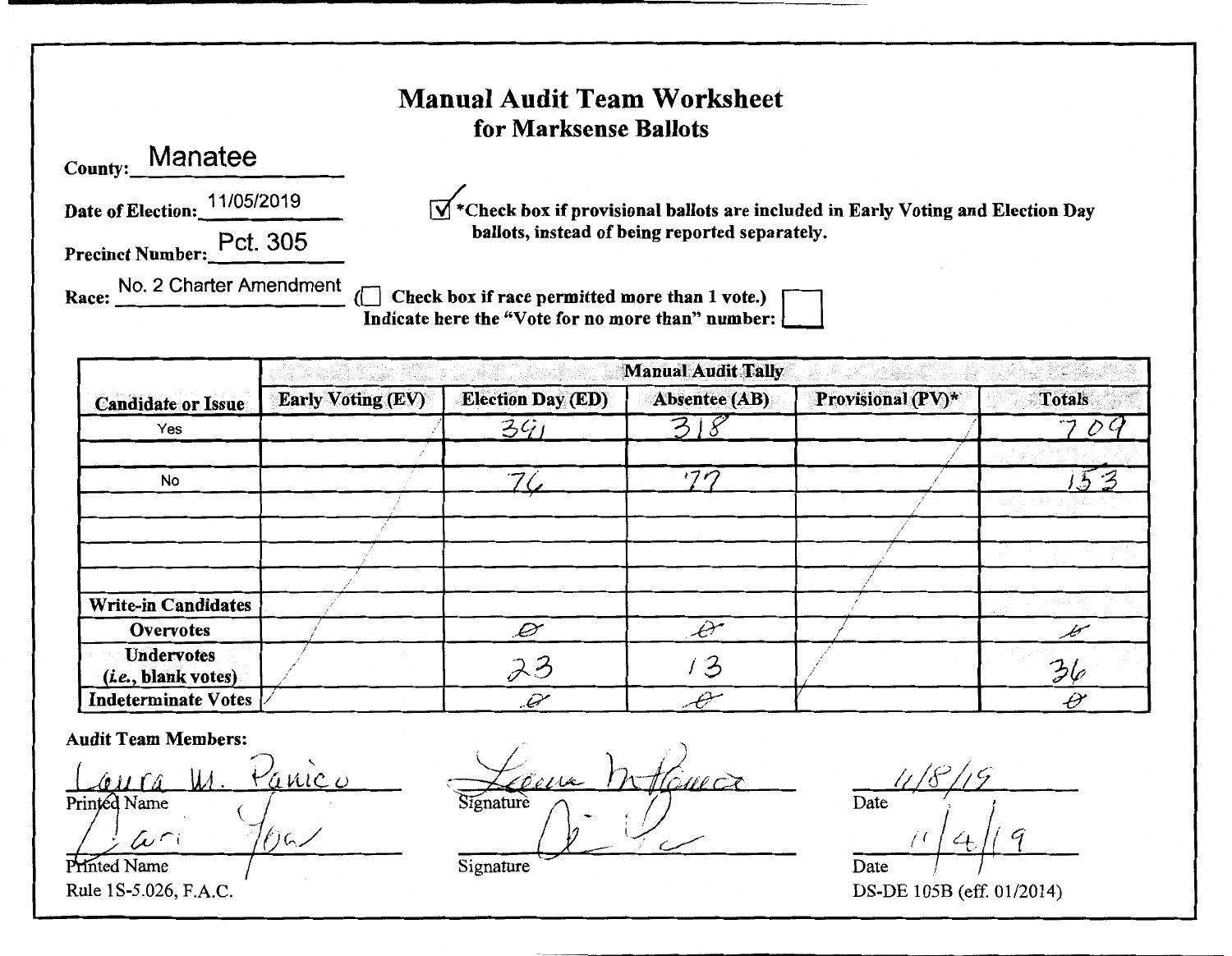

MAN REPORT-GROUP DETAIL **ELECTIONS** MUNICIPAL ELECTIONS **AND ALL ASSESS** Official Results MANATEE COUNTY, FLORIDA NOVEMBER 5, 2019

 $\mathcal{L}$ 

RUN DATE:11/08/19 09:35 AM REPORT-EL30A PAGE 0305-01

| 0305 Pct 305                                                         |                                         |                                                                      |                                              |                                 |       |       |       |       |
|----------------------------------------------------------------------|-----------------------------------------|----------------------------------------------------------------------|----------------------------------------------|---------------------------------|-------|-------|-------|-------|
|                                                                      |                                         |                                                                      |                                              | TOTAL VOTES                     |       | X     | Polls | VBM   |
| REGISTERED VOTERS - TOTAL.                                           |                                         | $\cdot$                                                              | $\ddot{\phantom{0}}$<br>$\bullet$            | $\ddot{\phantom{a}}$            | 2,692 |       |       |       |
| <b>BALLOTS CAST - TOTAL.</b>                                         | $\ddot{\phantom{a}}$                    | $\mathbf{r}$<br>$\ddot{\phantom{0}}$                                 | $\mathbf{r}$<br>$\overline{a}$               | $\ddot{\phantom{0}}$            | 898   |       | 490   | 408   |
| BALLOTS CAST - BLANK.                                                | $\cdot$                                 |                                                                      | $\mathbf{r}$<br>$\cdot$                      | $\ddot{\phantom{0}}$<br>$\cdot$ | 0     |       | 0     | 0     |
| VOTER TURNOUT - TOTAL                                                |                                         |                                                                      |                                              |                                 |       | 33.36 |       |       |
| <b>VOTER TURNOUT - BLANK</b>                                         |                                         |                                                                      |                                              |                                 |       |       |       |       |
|                                                                      |                                         |                                                                      |                                              |                                 |       |       |       |       |
|                                                                      |                                         |                                                                      |                                              |                                 |       |       |       |       |
| City of Holmes Beach Commission City of Holmes Beach<br>(VOTE FOR) 3 |                                         |                                                                      |                                              |                                 |       |       |       |       |
| Rick Hurst.                                                          |                                         |                                                                      | $\cdot$                                      |                                 | 475   | 20.70 | 245   | 230   |
| Jim Kihm.<br>$\sim$                                                  |                                         | $\overline{a}$<br>$\ddot{\phantom{0}}$                               | $\overline{a}$                               |                                 | 662   | 28.85 | 373   | 289   |
| Terry W. Schaefer.                                                   | $\ddot{\phantom{0}}$                    |                                                                      |                                              |                                 | 609   | 26.54 |       |       |
| Carol Soustek.                                                       | $\ddot{\phantom{0}}$                    | $\ddot{\phantom{0}}$<br>$\ddot{\phantom{0}}$<br>$\ddot{\phantom{0}}$ | $\ddot{\phantom{a}}$<br>$\ddot{\phantom{0}}$ | $\ddot{\phantom{0}}$            |       |       | 346   | 263   |
|                                                                      | $\cdot$<br>$\ddot{\phantom{0}}$         | $\ddot{\phantom{a}}$                                                 |                                              |                                 | 549   | 23.92 | 296   | 253   |
| Total.                                                               | $\cdot$ $\cdot$<br>$\ddot{\phantom{a}}$ | $\ddot{\phantom{0}}$<br>$\cdot$                                      | $\ddot{\phantom{a}}$                         |                                 | 2,295 |       | 1,260 | 1,035 |
| Over Votes .                                                         | $\ddot{\phantom{a}}$                    | $\ddot{\phantom{a}}$                                                 |                                              |                                 | 0     |       | 0     | 0     |
| Under Votes.                                                         | $\ddot{\phantom{a}}$<br>$\cdot$         | $\ddot{\phantom{0}}$<br>$\ddot{\phantom{0}}$<br>$\ddot{\phantom{a}}$ | $\cdot$<br>$\cdot$                           |                                 | 399   |       | 210   | 189   |
|                                                                      |                                         |                                                                      |                                              |                                 |       |       |       |       |
| Holmes Beach Amendment 1 City of Holmes Beach                        |                                         |                                                                      |                                              |                                 |       |       |       |       |
| (VOTE FOR)<br>1                                                      |                                         |                                                                      |                                              |                                 |       |       |       |       |
| . Yes<br>$\overline{a}$                                              |                                         |                                                                      |                                              |                                 | 773   | 89.57 | 424   | 349   |
| No.                                                                  | $\ddot{\phantom{0}}$                    | $\ddot{\phantom{0}}$                                                 |                                              |                                 | 90    | 10.43 | 45    | 45    |
| Total.                                                               | $\mathbf{r}$<br>$\overline{a}$          | $\ddot{\phantom{0}}$<br>$\ddot{\phantom{0}}$<br>$\mathbf{r}$         |                                              |                                 | 863   |       | 469   | 394   |
| Over Votes.                                                          | $\overline{a}$                          |                                                                      |                                              |                                 | 0     |       | 0     | 0     |
| Under Votes.                                                         | $\ddot{\phantom{a}}$                    | $\cdot$                                                              |                                              |                                 | 35    |       | 21    | 14    |
|                                                                      |                                         |                                                                      |                                              |                                 |       |       |       |       |
|                                                                      |                                         |                                                                      |                                              |                                 |       |       |       |       |
| Holmes Beach Amendment 2 City of Holmes Beach<br>(VOTE FOR)<br>1     |                                         |                                                                      |                                              |                                 |       |       |       |       |
| Yes                                                                  |                                         |                                                                      |                                              |                                 | 709   |       | 391   |       |
| $\ddotsc$                                                            |                                         |                                                                      |                                              |                                 |       | 82.25 |       | 318   |
| No.                                                                  |                                         | $\ddot{\phantom{a}}$<br>$\cdot$<br>$\cdot$                           | $\ddot{\phantom{a}}$                         |                                 | 153   | 17.75 | 76    | 77    |
| Total.                                                               | $\ddot{\phantom{0}}$<br>$\cdot$         | $\mathbf{r}$<br>$\ddot{\phantom{a}}$<br>$\cdot$                      | $\ddot{\phantom{a}}$<br>$\ddot{\phantom{a}}$ |                                 | 862   |       | 467   | 395   |
| Over Votes .                                                         | $\cdot$                                 | $\cdot$<br>$\ddot{\phantom{0}}$                                      | $\ddot{\phantom{0}}$                         |                                 | 0     |       | 0     | 0     |
| Under Votes.                                                         | $\ddot{\phantom{0}}$                    |                                                                      |                                              |                                 | 36    |       | 23    | 13    |
|                                                                      |                                         |                                                                      |                                              |                                 |       |       |       |       |
| Holmes Beach Amendment 3 City of Holmes Beach                        |                                         |                                                                      |                                              |                                 |       |       |       |       |
| (VOTE FOR)<br>1                                                      |                                         |                                                                      |                                              |                                 |       |       |       |       |
| Yes                                                                  |                                         |                                                                      |                                              |                                 | 643   | 74.59 | 357   | 286   |
| No.                                                                  |                                         |                                                                      |                                              |                                 | 219   | 25.41 | 113   | 106   |
| Total .                                                              |                                         |                                                                      |                                              |                                 | 862   |       | 470   | 392   |
| Over Votes.                                                          |                                         |                                                                      |                                              |                                 | 0     |       | 0     | 0     |
| Under Votes.                                                         |                                         |                                                                      |                                              |                                 | 36    |       | 20    | 16    |
|                                                                      |                                         |                                                                      |                                              |                                 |       |       |       |       |
|                                                                      |                                         |                                                                      |                                              |                                 |       |       |       |       |
| Holmes Beach Amendment 4 City of Holmes Beach                        |                                         |                                                                      |                                              |                                 |       |       |       |       |
| (VOTE FOR)<br>1                                                      |                                         |                                                                      |                                              |                                 |       |       |       |       |
| Yes<br>$\ddot{\phantom{a}}$                                          |                                         |                                                                      |                                              |                                 | 620   | 73.29 | 348   | 272   |
| No.                                                                  |                                         |                                                                      |                                              |                                 | 226   | 26.71 | 109   | 117   |
| Total.                                                               |                                         |                                                                      |                                              |                                 | 846   |       | 457   | 389   |
| Over Votes.                                                          |                                         |                                                                      |                                              |                                 | 0     |       | 0     | 0     |
| Under Votes.                                                         |                                         |                                                                      |                                              |                                 | 52    |       | 33    | 19    |